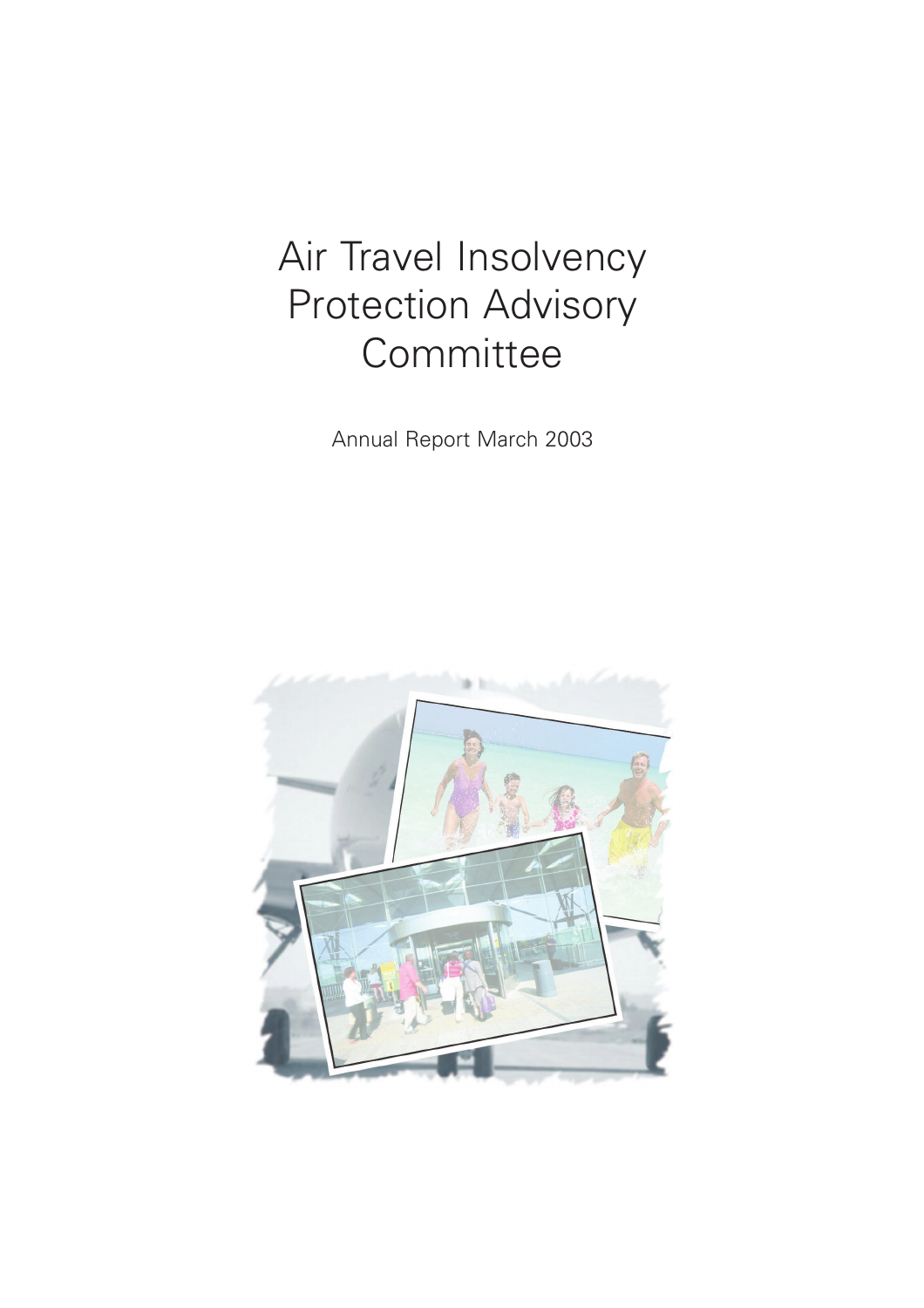**Air Travel Insolvency Protection Advisory Committee CAA House 45-59 Kingsway LONDON WC2B 6TE**

18 July 2003

Secretary of State for Transport Great Minster House 76 Marsham Street London SW1P 4DR

Sir

I submit herewith the third Report of the Air Travel Insolvency Protection Advisory Committee for the year ended 31 March 2003.

turas

John Cox OBE Chairman

 $\overline{\phantom{a}}$ and in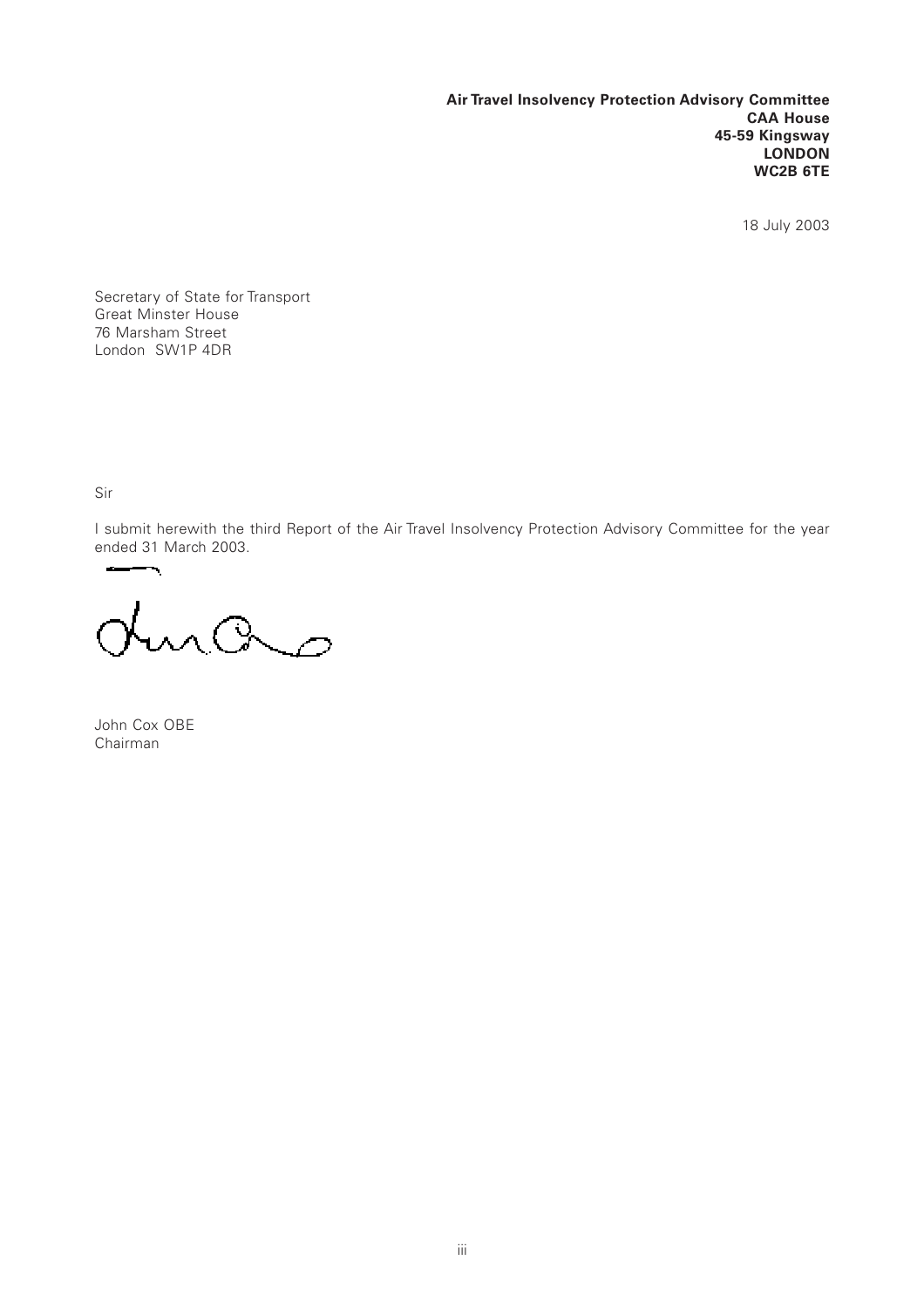### **MEMBERSHIP AND ROLE OF THE COMMITTEE**

The Air Travel Insolvency Protection Advisory Committee (ATIPAC) was established in 2000 by the Secretary of State for Transport, Local Government and the Regions to advise the Civil Aviation Authority, the Trustees of the Air Travel Trust and the Secretary of State for Transport on the financial protection arrangements for air travellers and customers of air travel organisers. Its terms of reference are at Appendix 1 of this report.

The Committee includes representatives from the trade associations of firms in the travel industry that are affected by ATOL, and the consumers who are protected by the system. The membership of the Committee remained constant during the year and a list of members is at Appendix 2. Mr Paul Chandler joined the Committee as an ABTA nominee, replacing Mr John de Vial, from August 2002.

The Committee held four regular meetings during the year and a further single purpose meeting to discuss the adequacy of the UK system of consumer protection in the light of industry developments.

### **MEMBERS OF ATIPAC**

**John Cox** has been Chairman of the Committee since its formation in April 2000. He was also a past Chairman of the Air Transport Users Council.





**Helen Simpson** is Director of the CAA's Consumer Protection Group and a CAA Board Member. She is also a Trustee of the Air Travel Trust and represents the CAA.

**Bruce Treloar** is principal Trading Standards Officer with the Trading Standards Institute and is a specialist in travel protection. He represents consumer interests.





**Tim Robinson** is a partner in Nicholson Graham & Jones, a firm of solicitors specialising in travel law. He is an independent representative.

**Ian Hamer** is nominated by the Air Transport Users Council, of which he is Chairman. He is also Chairman of a group of companies with worldwide interests in the plastics industry.

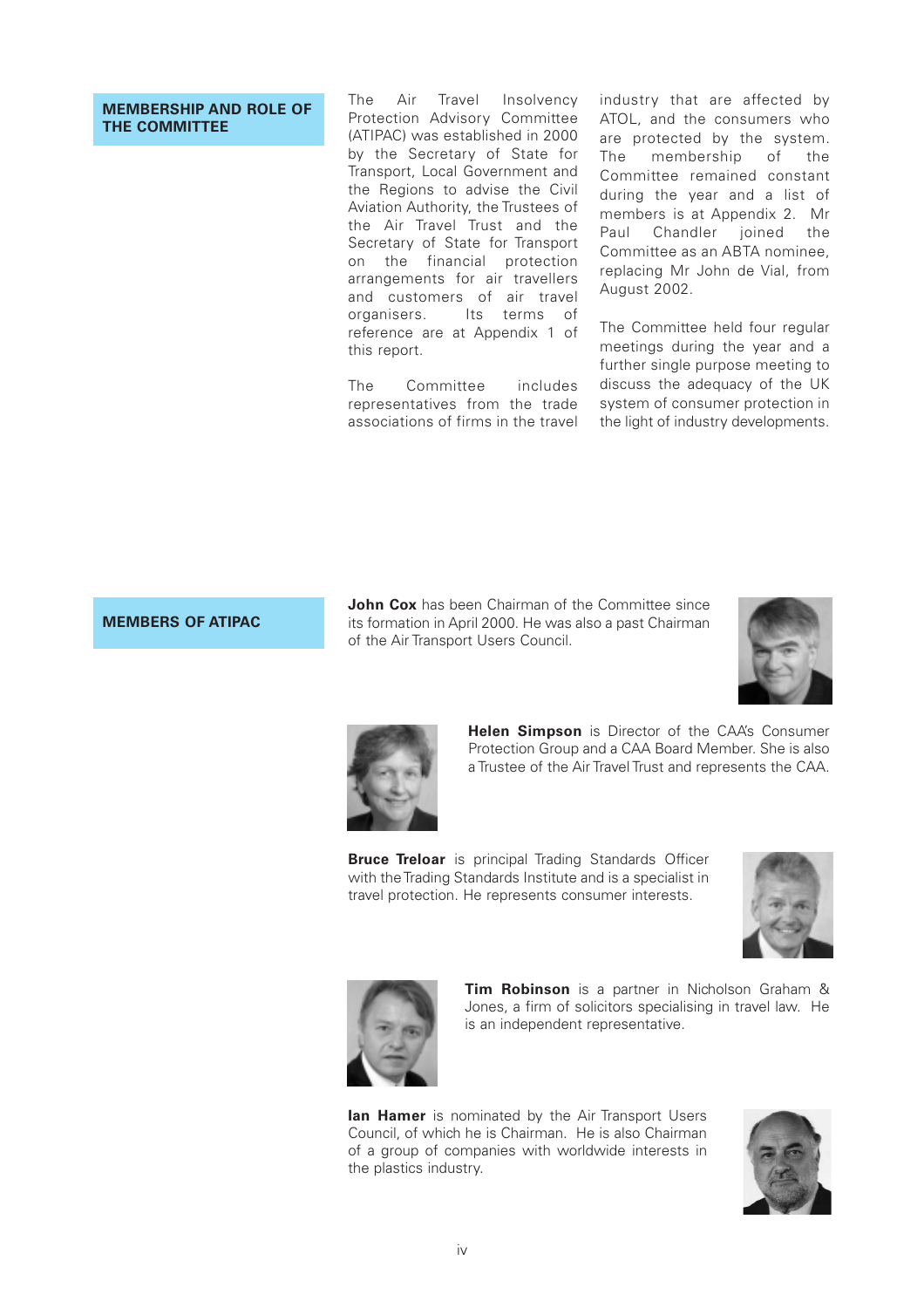### **MEMBERS OF ATIPAC – CON'T**

**Roger Bray** is an independent freelance travel journalist with a consumer focus, and is an independent representative.





**Noel Josephides** is Managing Director of Sunvil Holidays. He represents the Association of Independent Tour Operators, of which he is Vice Chairman.

**Martin Brackenbury** is nominated by the Federation of Tour Operators, of which he is Chairman. He also attends Air Travel Trust meetings as a representative of ATIPAC.





**Roger Harvey** is the Chairman and appointed representative of the Incentive Travel and Meetings Association, the association for event management, corporate communication and incentive travel.

**Paul Chandler** is a director of The Travel Club of Upminster. He represents ABTA.





**Tony Russell** is Managing Director of Trailfinders. He represents the Association of ATOL Companies.

**Colin Senior** is a non-executive Board Member of the CAA, whom he represents on ATIPAC, and is also Chairman and a Trustee of the Air Travel Trust.





**Mike Monk** is currently Head of Financial Services for the Association of British Travel Agents. He represents ABTA.

**Marie-Helene Kutek** is a consumer representative, with a background in local authority consumer advice and consumer law. She is Vice Chair of the Institute of Consumer Affairs (no photograph is available).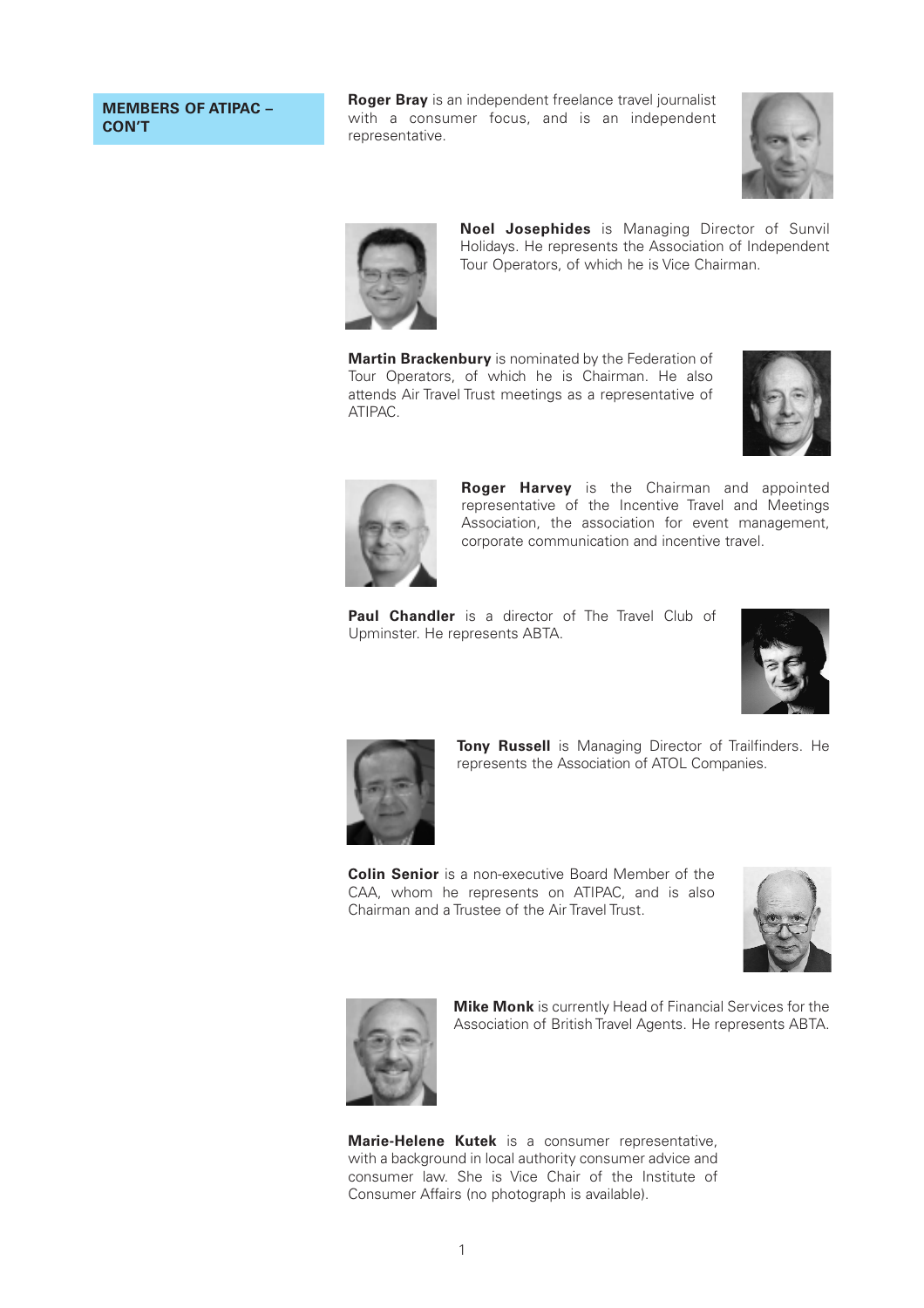### **THE TRAVEL INDUSTRY**

Summer 2002 saw a reduction of over 6% in the number of passengers taking holidays with firms that were protected by ATOL. This reflected the sharpest decline in a single year since the early 1990s, when the market was affected by the first Gulf War, and reflected retrenchment by the industry in the face of weaker demand. Consolidated industry profitability data is not produced but a sample of companies other than the major tour operators has shown that a majority of companies were profitable and margins were, on average, very slightly higher than in the previous year. For the larger firms, the position was less favourable in that most experienced reduced margins and some made losses.

Survey evidence suggests that during the same period the total number of air based holidays taken actually rose by 0.5%, which demonstrates that the non-<br>ATOL protected seament protected segment

(basically representing bookings made directly with air carriers) grew faster than the ATOL protected segment. This has been a feature of the market for the last few years, and the proportion of the leisure travel industry protected by ATOL has declined from 87% in 1999 to 75% in 2002, although until very recently the ATOL protected sector has still grown.

The most important factor in this is the recent rapid growth of the no-frills scheduled carriers, that are not covered by ATOL, in markets that have traditionally been served by charter carriers selling through tour operators who do hold ATOLs. This issue is discussed further later in the report.

Despite the fall in the proportion of leisure travellers protected, in the year to September 2002 nearly 28 million passengers were protected by ATOL, with average prices of £469 leading to ATOL turnover of about £13 billion.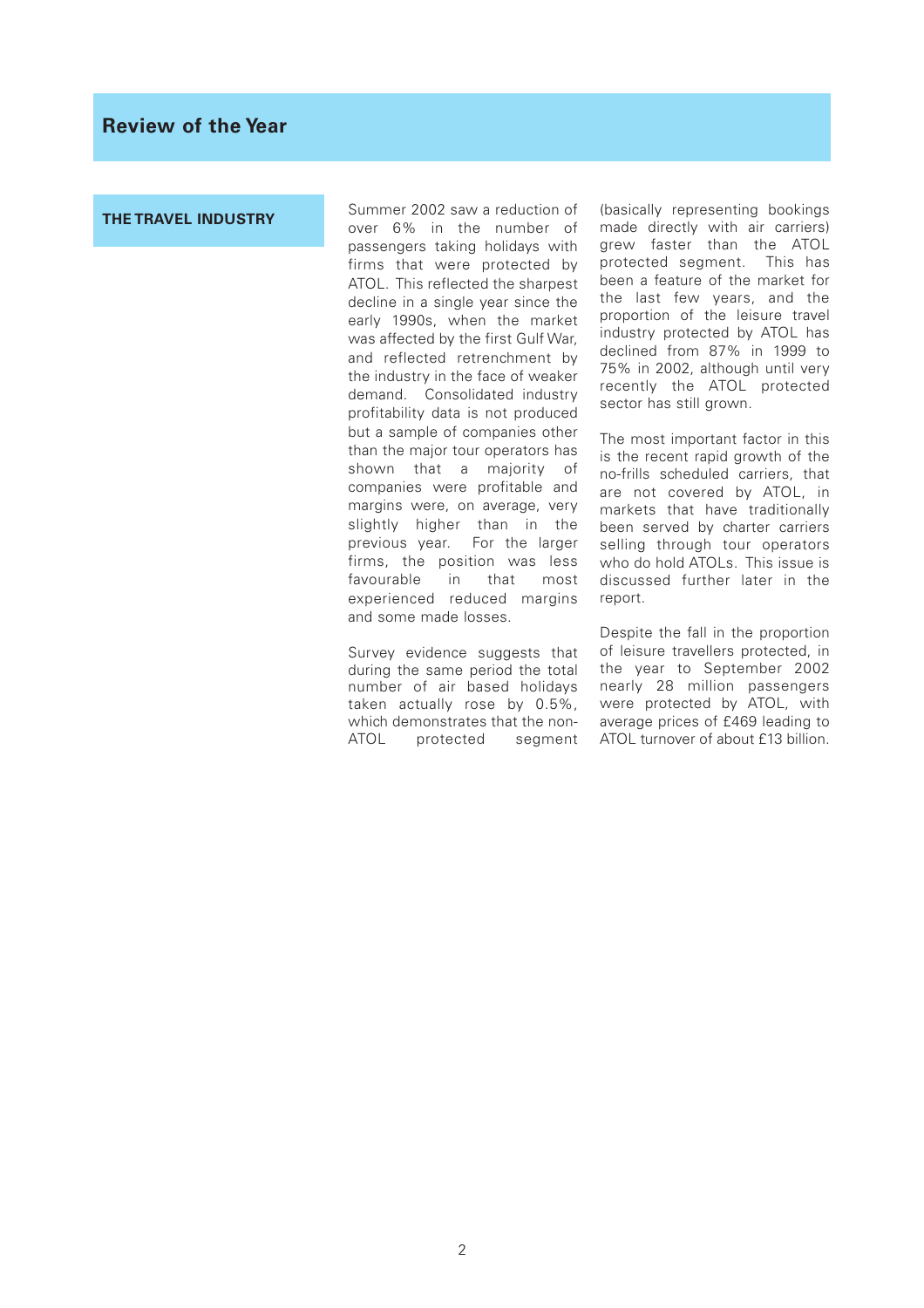#### **BONDS CALLED IN THE YEAR TO MARCH 2003**

The year ending March 2003 saw the failure of only nine licensed firms, which is the lowest number since 1989, although calls on the Trust were slightly higher than in any of the previous three years.

During the year ATOL enabled 516 customers to complete their holidays, and 3,849 received refunds. Total expenditure was £1.3 million, of which £0.5 million was provided by the Trust. These figures indicate that 66% of the cost of managing failures was met by bonds in the year in question; even though only three of the nine failures resulted in calls on the Trust, those calls were large relative to the scale of the companies. The three calls arose from –

There are presently a number of factors threatening the trading prospects of the travel industry which may influence the public's exposure to the insolvency of travel companies.

A declining economy may affect demand, as expenditure on leisure travel is discretionary. The linked factors of falling stock markets and potentially falling house prices will also tend to depress demand both through perceived reductions in wealth and because of reduced pensions for the newly retired. The military action in the Gulf affected bookings early in 2003 although indications are that the cessation of large scale military action in April 2003 has led to a recovery. Major terrorist actions aimed at tourism targets have the potential to cause further major demand reductions, which may occur suddenly and at any time of the year.

In February 2003 travel to and from the Far East and, to a lesser

- Journeys East Limited, which required total expenditure of £233,000 against a bond of only £32,000. The circumstances of the failure are under investigation.
- Vacation USA Limited, which required expenditure substantially in excess of its licensed turnover and bond following a rapid expansion for which bonding proved to be unavailable.
- Tyche Tours Limited, which resulted in a call of £72,000 only because it occurred in the peak season.

Full details of the failures that occurred during the year can be found at Appendix 3.

extent, Canada was seriously impacted by the public fear of

### **MARKET OUTLOOK**

Severe Acute Respiratory Syndrome (SARS). This has devastated the inbound tourism industry in many countries and seriously damaged the trading of ATOL holders specialising in the Far East.

The protected sector of the industry has responded to these actual or potential difficulties by reining back capacity plans, although the no-frills carriers that comprise a large part of the nonprotected sector are committed through aircraft orders to achieving significant growth.

The Committee notes that a succession of years in which trading has been difficult has weakened the resources of some ATOL holders and the factors cited above make it possible that the rate of failures, which has been low for several years, will increase. This again highlights the urgent need for replenishment of the Air Travel Trust Fund.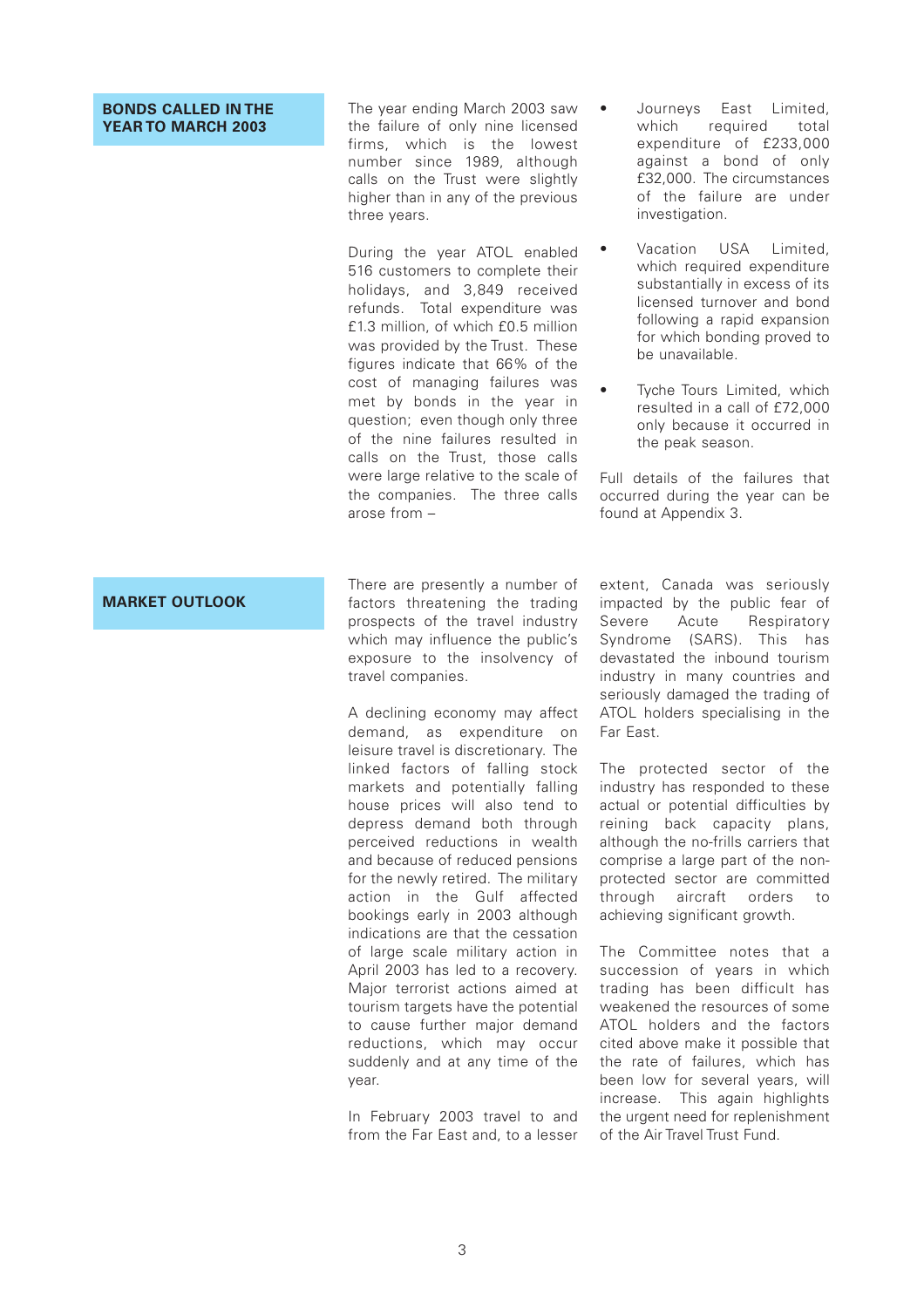### **STATE OF THE AIR TRAVEL TRUST FUND**

### **ADEQUACY OF UK SYSTEM OF INSOLVENCY PROTECTION FOR AIR TRAVELLERS**

For the seventh successive year the Air Travel Trust Fund (the Trust) began the year in deficit, its remaining assets having been exhausted in the summer of 1996. By the end of the year the deficit had increased from £8.3 million to £9.1 million. During the year there was expenditure of £416,000 on new failures and £372,000 on interest payable. There were no liquidation dividends or settlement receipts.

The Committee, which compromises representatives of

The primary legislation underlying the UK's arrangements for financial protection for air travellers is now more than 30 years old and during that period, especially the last few years, there have been material changes in the way that holidays are sold and organised. The Committee has considered in the light of these changes whether the system is still fully effective in achieving its purpose.

Increasingly widespread access to the Internet has made information and booking capability more easily available to consumers and sellers. The public are now better able to contact and buy directly from suppliers such as air carriers and hotels, and also to compare prices more easily. Travel intermediaries such as high street travel agencies can also more easily construct packages themselves from components that they have found on Internet-based systems.

As noted above, recent years have also seen the entry of no-frills carriers to the short haul holiday market that has in the past been served, almost exclusively on some routes, by the ATOL protected charter carriers. Before the rise of the no-frills carriers relatively little holiday traffic to the major UK holiday destinations would have been carried on scheduled carriers because the high cost structures of full service air carriers made them unattractive to most holidaymakers. The nofrills carriers offer flights that are easy for the public to book directly and significantly cheaper than traditional scheduled flights, and have established substantial new areas of the leisure market.

both consumers and industry, remains unanimously of the view that the operation of the Trust with a continuing deficit is not appropriate for a major consumer protection system and that a levy should be introduced as soon as possible. Further delay in establishing a levy to refinance the Trust will result in an increase in the deficit, which will in due course lead to a higher levy which may represent a significant cost to both the travel industry and holidaymakers.

This factor, taken together with the opportunities offered by the Internet, has made it more attractive for the public or unlicensed travel intermediaries to construct their own packages, without the insolvency protection offered by ATOL. This underlies the increase in unprotected leisure travel noted above, and has raised the question of whether the UK's current arrangements for insolvency protection are adequate.

The issues raised by these changes are complex and the Committee is not yet in a position to recommend whether any changes to the legal framework would be beneficial. The absence of protection for some sales may not matter, if it reflects rational decisions taken by the public to accept the risks of booking their holiday without protection. However, there is considerable doubt as to whether the circumstances of protection are widely understood: if they are not then the public are taking risks of which they are unaware, and there may be a strong case for either increasing awareness or making coverage more comprehensive. Preliminary CAA research has suggested that about 51% of the public believe that sales made by no-frills carriers are covered by ATOL.

The CAA is conducting more detailed research in this area, and the Committee will be considering the issues in more depth over the coming year.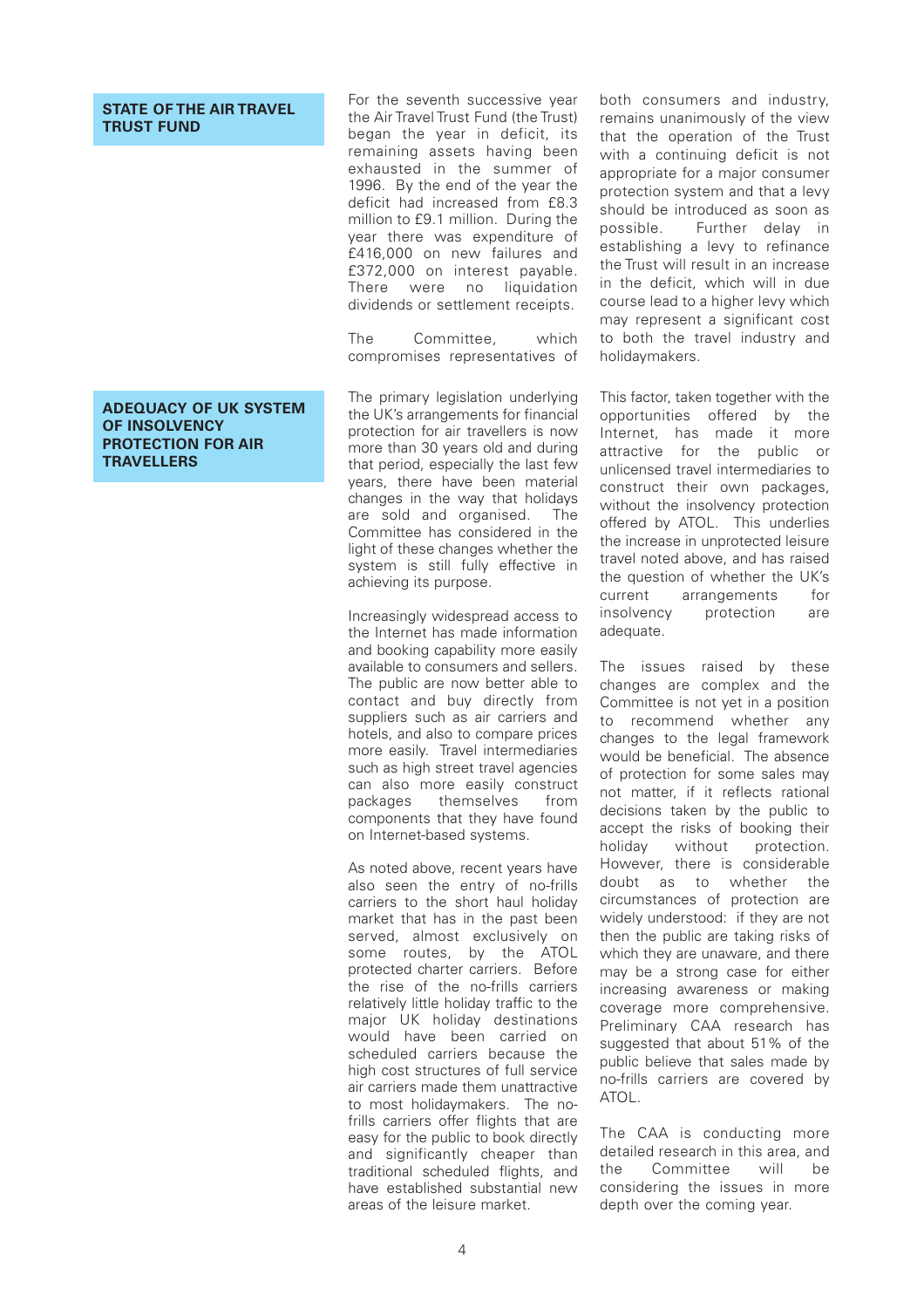### **INSOLVENCY PROTECTION PROVIDED BY CREDIT CARD COMPANIES**

As noted in the last report, in recent years ATOL holders have been affected by decisions by banks acting as merchant acquirers – that is, making available facilities by which companies can accept credit card payments – to require higher levels of security, at a cost to the ATOL holders involved, because of concerns about the level of failures in the travel industry.

When an ATOL holder fails and a customer acquires the right to a refund under Section 75, responsibility lies with the credit card issuer although the CAA may use bond or ATT money at its discretion. The circumstances under which the CAA does so are set out primarily in the Credit Card Charter, which can be changed or replaced with the signatories' agreement: there is no agreement in respect of an increasingly large number of new card issuers. The CAA's position is that it is willing in principle to enter into a new Charter, but that the credit card companies must accept as part of the terms a

reduction in the levels of security that they obtain from ATOL holders. The Committee has endorsed the CAA's view. The credit card companies have refused to accept this proposal and no agreement has been reached.

In September 2002 the European Commission issued a proposal for a Directive on the harmonisation of laws and regulations concerning consumer credit. The proposal included provisions on joint liability between sellers and firms making credit available that gave consumers fewer rights than in the UK. Although the UK Government has expressed its support for the rights given to UK consumers under Section 75, if the Directive comes into force as presently drafted card issuers would no longer be obliged to<br>provide such protection provide such protection. Consumers would not be affected because all of the cost of ATOL failures would then be met by bonds and the ATT, but the change would increase calls on the ATT Fund.

### **ATOL ENFORCEMENT AND SPLIT CONTRACT SALES**

During the year, significant progress has been made towards ensuring that split contract sales cannot cause loss to the public. The issue arises where a travel organiser sells a package comprising an ATOL protected seat and other facilities such as accommodation that are either protected by different means or possibly not protected at all. One risk in such arrangements is that if the ATOL holder fails it may become impossible or prohibitively expensive to reach the accommodation during the periods it was booked.

Following a consultation with the industry, the CAA presented a case to Government that the ATOL Regulations should be changed so as to require all

companies selling package holidays including a flight in the UK to hold an ATOL. Because this would be likely to require many small firms to obtain ATOLs, the CAA is also proposing the introduction of streamlined arrangements for smaller firms, including the use of alternative protection mechanisms such as are offered by some existing trade bodies. The Committee welcomes these developments.

The response from the Government has been positive and the CAA and DfT are now preparing the proposal in the form in which it can be laid before Parliament. If approved it is likely to come into force during 2003/04.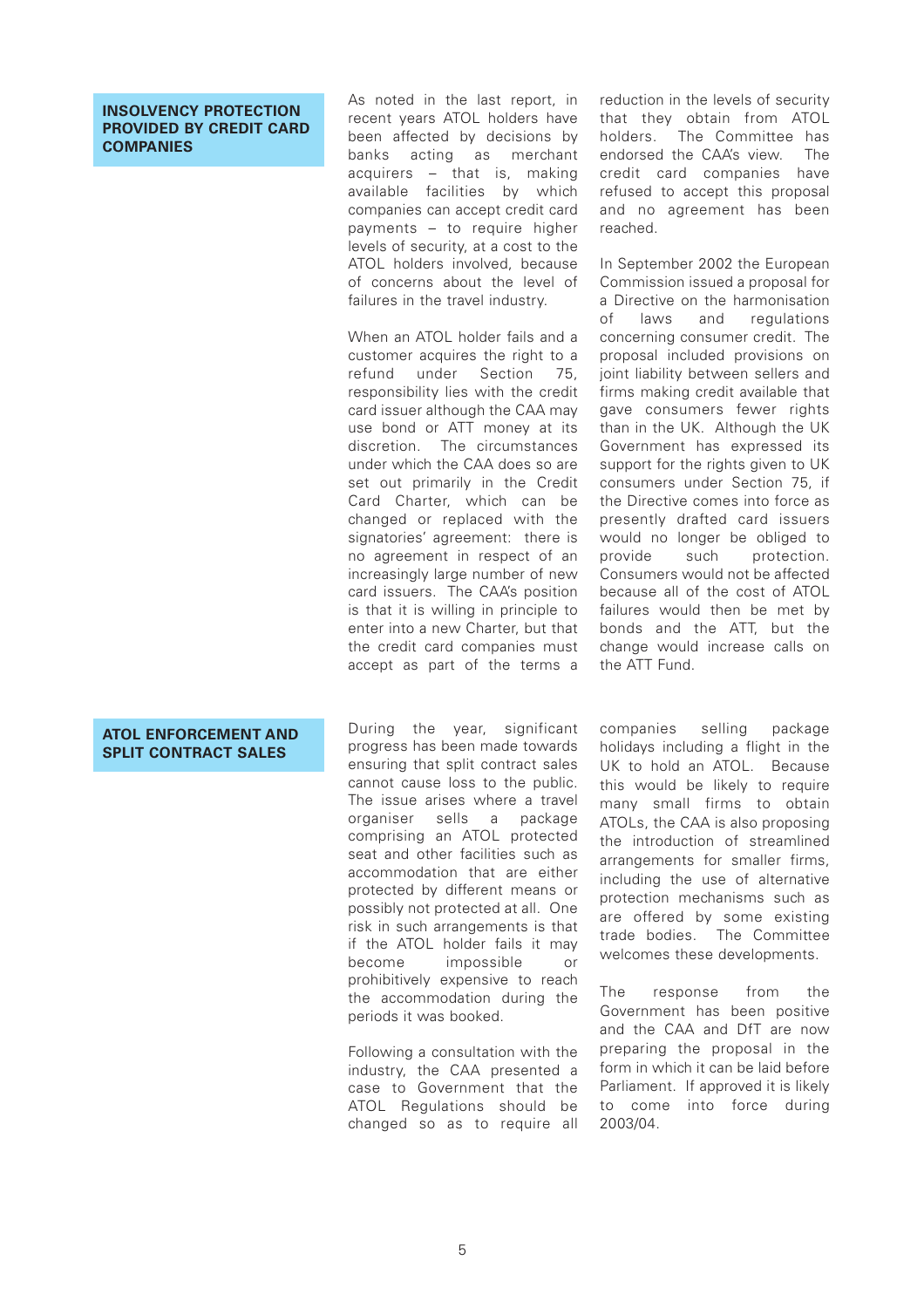### **CONCLUSION**

The proposal to require all sellers of air based packages to hold ATOLs will, if it becomes law, usefully remove a loophole that results in the public's exposure to travel organiser insolvency.

However, as a result of increased use of the Internet and the new leisure markets developed by the no-frills carriers, the proportion of UK air based holidays covered by the UK's statutory financial protection system has been decreasing for the past few years. This has left the public more exposed to the insolvency of companies selling holiday flights or accommodation outside the scope of ATOL.

This raises the issue of whether the UK's system is now adequate

to cope with the contemporary market for air holidays and, if it is not, what should be done. The CAA has started to research this question and expects the results of the research to be available next year. The CAA and the Committee will then decide whether to recommend to Government that changes need to be made to the system.

The continuing deficit in the Air Travel Trust remains a matter of great concern. The Committee, which includes representatives of both consumers and the industry, agrees unanimously that the Trust should have access to sufficient assets for its immediate needs and a suitable source of income for any necessary future replenishment.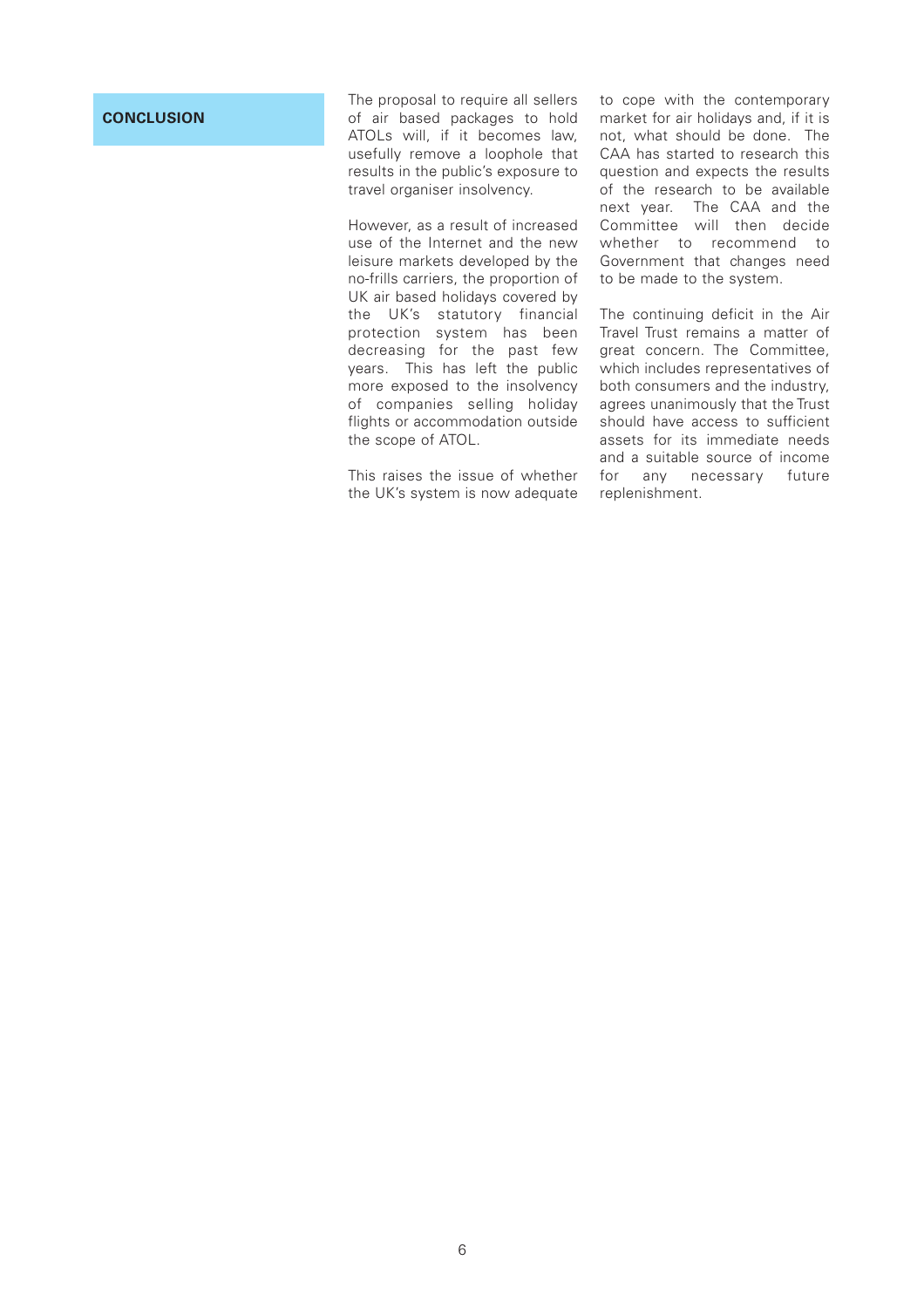## **Appendix 1 Members of the Committee**

| Mr John Cox OBE                           |   | Chairman                                     |
|-------------------------------------------|---|----------------------------------------------|
| Mr Michael Monk<br>Mr Paul Chandler       | } | Association of British Travel Agents Limited |
| Mr Martin Brackenbury                     |   | FTO Trust Fund Limited                       |
| Mr Noel Josephides                        |   | Association of Independent Tour Operators    |
| Mr Tony Russell                           |   | Association of ATOL Companies                |
| Mr Roger Harvey                           |   | Incentive Travel and Meetings Association    |
| Mr Ian Hamer                              |   | Air Transport Users Council                  |
| Mr Roger Bray<br>Mr Tim Robinson          | } | Independent representatives                  |
| Mr Bruce Treloar<br>Ms Marie-Helene Kutek |   | Consumer representatives                     |
| Mr Colin Senior<br>Mrs Helen Simpson      |   | Civil Aviation Authority                     |

### **Secretariat**

| Mr David Bourne       | Secretary                  |
|-----------------------|----------------------------|
| Miss Sandra Springett | <b>Assistant Secretary</b> |

The Committee was formed in April 2000 and Members were appointed with effect from September 2000.

All Members have been appointed to serve on the Committee until September 2003.

On 26 March 2003, Mr Colin Senior retired as a CAA Board Member and therefore stood down as a member of the Committee. He was replaced as a CAA Board Member and as an ATIPAC Member by Mr Roger Mountford.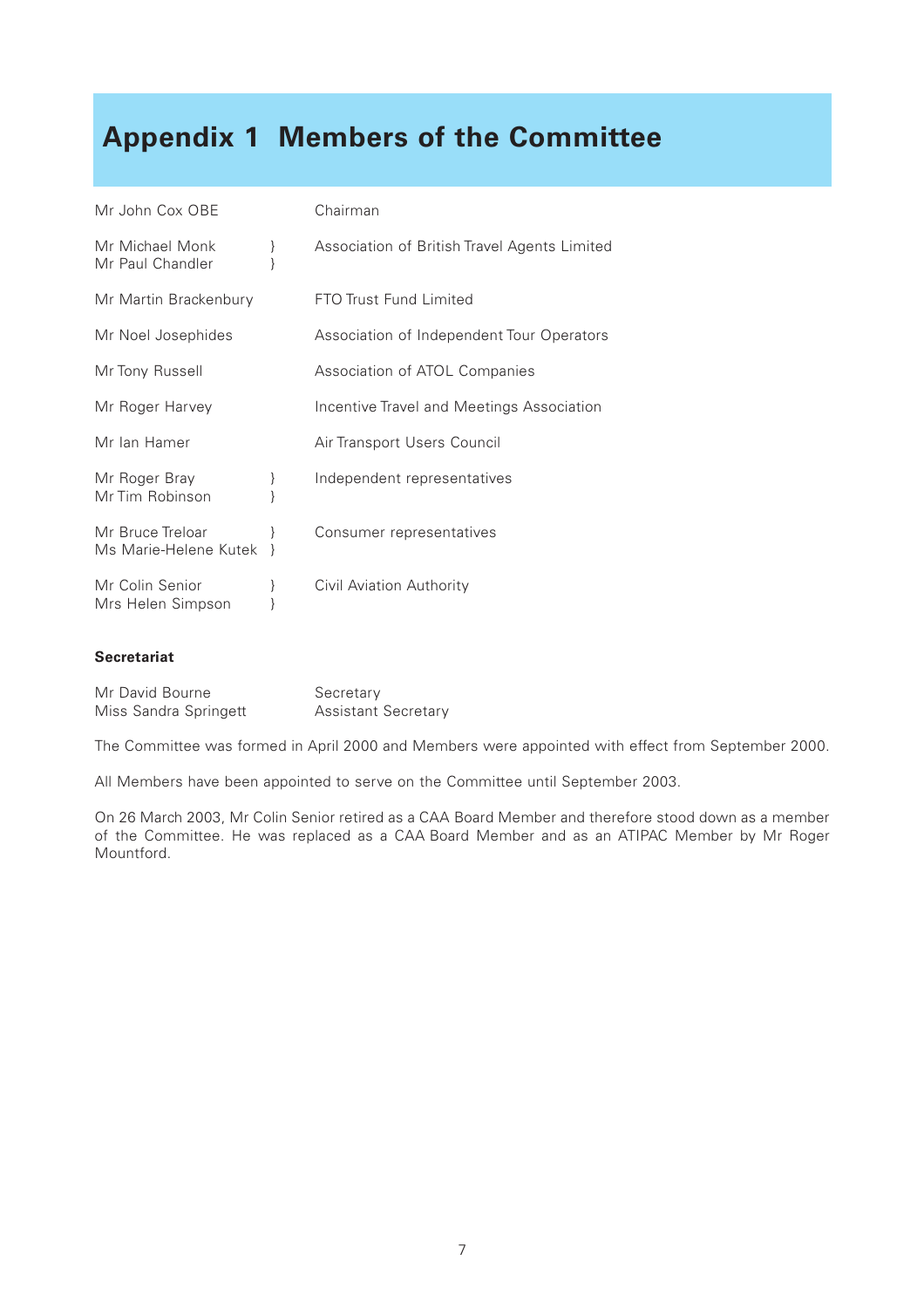### **Appendix 2 The Air Travel Insolvency Protection Advisory Committee's Terms of Reference**

### **ESTABLISHMENT AND ROLE OF THE COMMITTEE**

1 The Air Travel Insolvency Protection Advisory Committee ("the Committee") is established by the Secretary of State for the Environment, Transport and the Regions to advise on the financial protection arrangements for air travellers and customers of air travel organisers.

### **COMPOSITION OF THE COMMITTEE**

2 Members of the Committee shall be drawn from:

| Association of British Travel Agents                                                                                              | Two Members        |
|-----------------------------------------------------------------------------------------------------------------------------------|--------------------|
| Federation of Tour Operators                                                                                                      | One Member         |
| Association of Independent Tour Operators One Member                                                                              |                    |
| Association of ATOL Companies                                                                                                     | One Member         |
| Incentive Travel and Meetings Association One Member                                                                              |                    |
| Air Transport Users Council                                                                                                       | One Member         |
| Other representatives of consumer<br>interests                                                                                    | One or two Members |
| Independent representatives not associated Three or four<br>with any organisation represented on the Members, one of<br>Committee | whom is Chairman   |
| Civil Aviation Authority                                                                                                          | Two Members        |

### **APPOINTMENTS TO THE COMMITTEE**

- 3 Members shall be appointed by the Chairman of the Civil Aviation Authority, for periods specified at the time of appointment; they may resign at any time. The CAA Chairman will consult the Chairman of the Committee before appointing Members other than from trade associations and the CAA.
- 4 Each represented body may nominate to the CAA up to two alternates, who may attend any meeting in the absence of that body's appointed Member(s).

### **MEETINGS OF THE COMMITTEE**

5 The Committee shall determine its own procedures for and frequency of meetings, including any requirement for a quorum.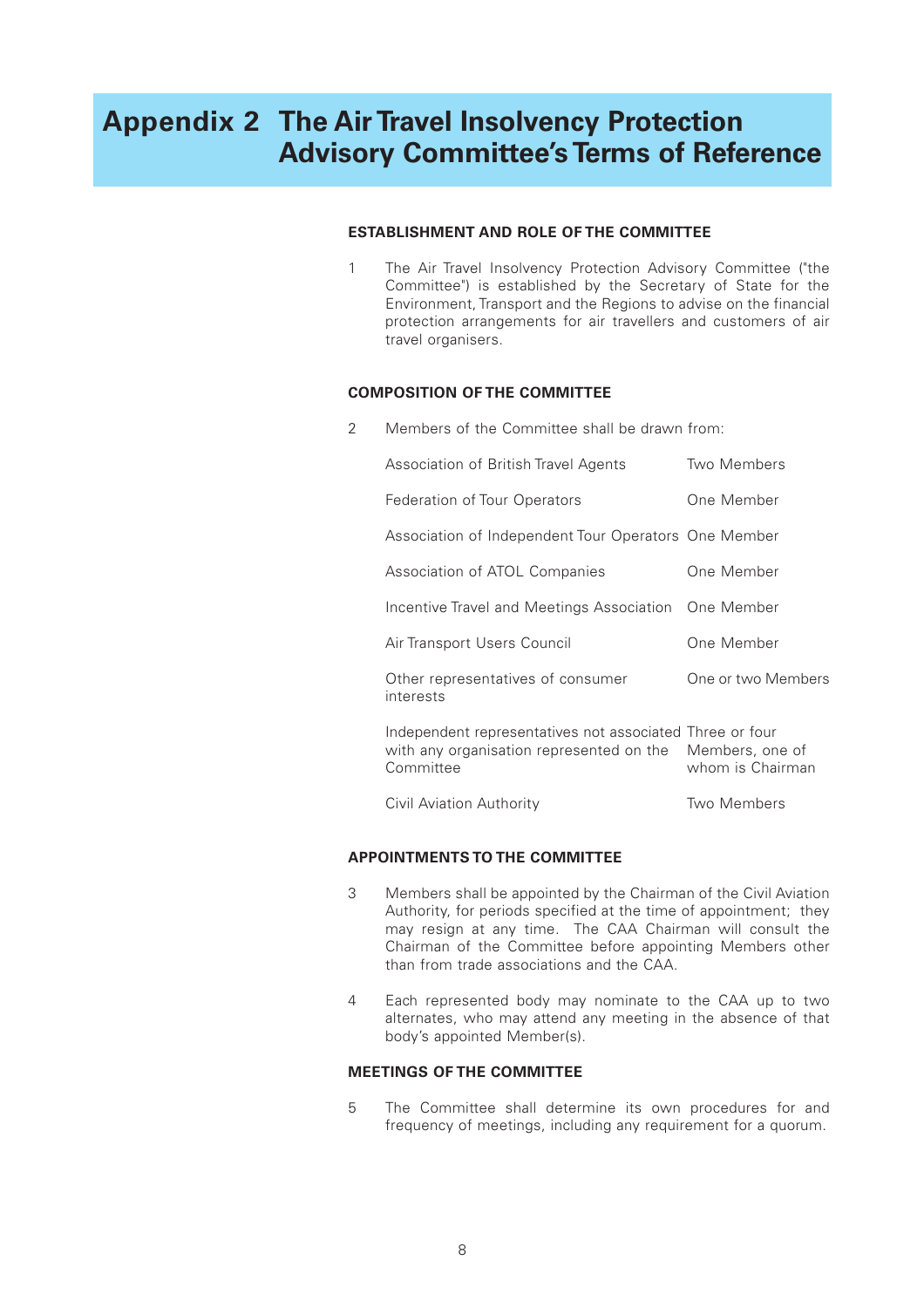### **DUTIES OF COMMITTEE**

- 6 The Committee shall keep under review and from time to time advise the Civil Aviation Authority, the Trustees of the Air Travel Trust and the Secretary of State for the Environment, Transport and the Regions on the arrangements for the financial protection of air travellers and customers of air travel organisers.
- 7 In particular it shall:
	- advise on bonding arrangements and bond levels:
	- advise the CAA and the Trustees on the use of their discretion when making payments from bonds and from the Trust;
	- advise on agreements between the Trustees, the CAA and third parties such as credit card companies;
	- advise the Secretary of State on the need for a reimposition of a levy on the holders of Air Travel Organisers' Licences in order to replenish the Trust Fund, and advise the CAA and the Secretary of State (as appropriate) on the implementation of such a levy;
	- advise the CAA and the Secretary of State as appropriate on any changes to the structure of protection that it concludes are necessary or desirable.
- 8 The Committee shall submit to the Secretary of State an Annual Report on its activities in each year ended 31 March within four months of the end of that year. The Committee shall draw to the Secretary of State's attention at any time matters of concern on which, in its view, action is necessary.

### **ADMINISTRATIVE ARRANGEMENTS**

- 9 Reasonable out of pocket expenses directly incurred by Members of the Committee in attending meetings shall be reimbursed by the Civil Aviation Authority.
- 10 The Civil Aviation Authority shall provide administrative support to the Committee.

### **the Department of the Environment, Transport and the Regions April 2000**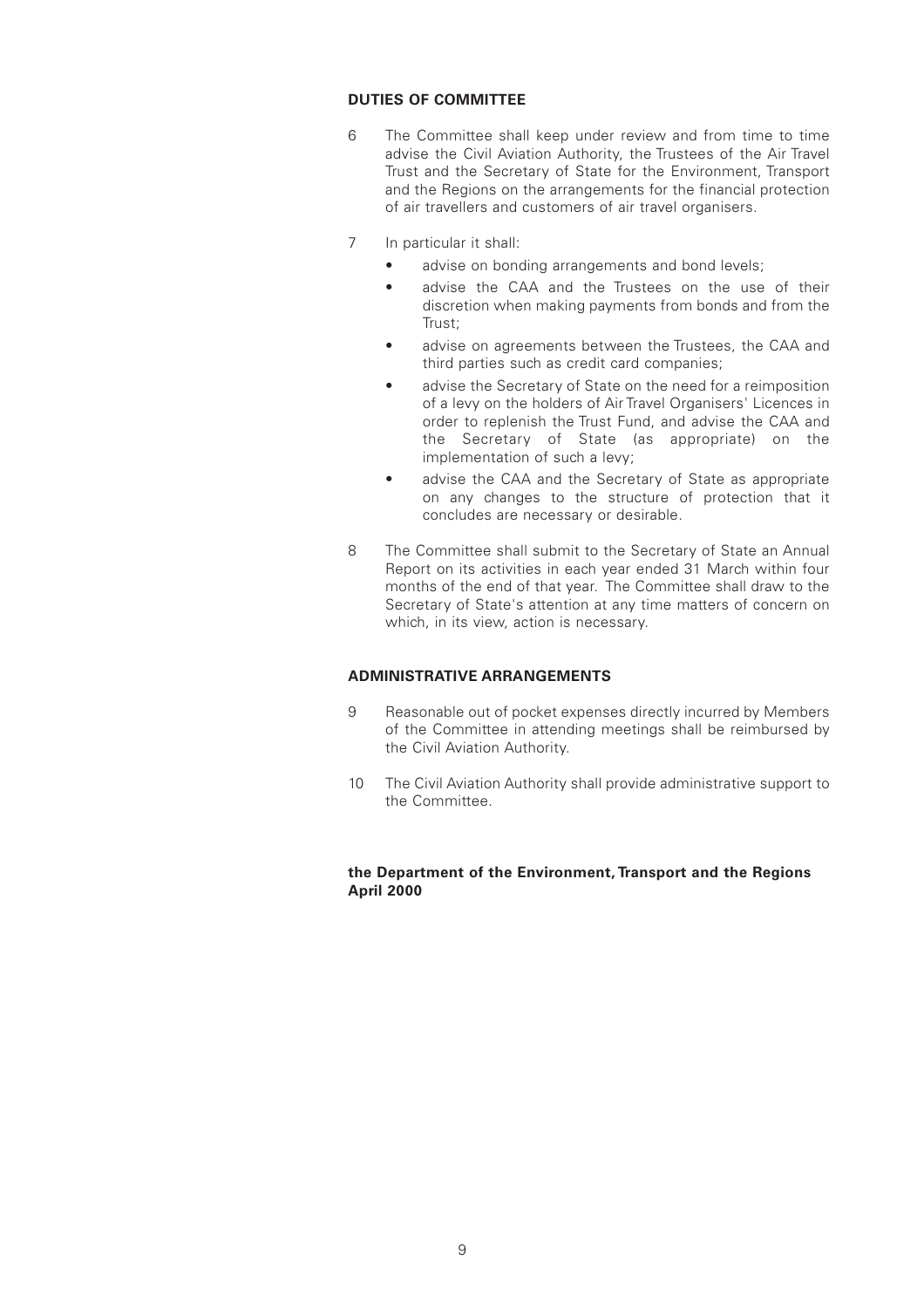### **Appendix 3 Details of Bond Calls and their effects, April 2002 to March 2003**

| Licence Holder            | Date<br>Bond<br>Called | <i>Licensed</i><br>Passengers | <i>Licensed</i><br>Revenue | <b>Bond</b><br>Amount | Number   | Cost of<br>Repatriated Repatriation | <b>Number</b><br>Refunded | Cost of<br>Refunds | Total<br>Expenditure Travel Trust | Call on Air |
|---------------------------|------------------------|-------------------------------|----------------------------|-----------------------|----------|-------------------------------------|---------------------------|--------------------|-----------------------------------|-------------|
|                           |                        |                               | £'000                      | £'000                 |          | £'000                               |                           | £'000              | £'000                             | £'000       |
| <b>MacFarland G</b>       | 24 Apr 02              | 3,444                         | 1,141                      | 148                   | $\Omega$ | 0                                   | 220                       | 105                | 105                               | 0           |
| <b>KB Golf Ltd</b>        | 20 May 02              | 1,565                         | 597                        | 97                    |          | 0                                   | 112                       | 18                 | 18                                | 0           |
| <b>Vacation USA Ltd</b>   | 22 May 02              | 405                           | 105                        | 15                    |          | 0                                   | 1,261                     | 193                | 193                               | 178         |
| <b>Origins Travel Ltd</b> | 08 Jul 02              | 124                           | 330                        | 49                    |          |                                     | 11                        | 11                 | 11                                | 0           |
| <b>Tyche Tours Ltd</b>    | 14 Aug 02              | 500                           | 440                        | 55                    |          | $\Omega$                            | 431                       | 127                | 127                               | 72          |
| <b>Intadirect Ltd</b>     | 15 Nov 02              | 5,545                         | 3,600                      | 900                   | 505      | 52                                  | ,161                      | 591                | 643                               | $\Omega$    |
| <b>Journeys East Ltd</b>  | 13 Dec 02              | 1,040                         | 239                        | 32                    | 11       | ⌒                                   | 590                       | 230                | 233                               | 200         |
| <b>Alecoss Travel Ltd</b> | 03 Jan 03              | 102                           | 60                         | 10                    |          |                                     | 28                        | 5                  | 5                                 | 0           |
| <b>Apple Air Ltd</b>      | 03 Feb 03              | 111                           | 51                         | 11                    | $\Omega$ | 0                                   | 35                        | $9\,$              | 9                                 | 0           |
|                           |                        |                               |                            |                       |          |                                     |                           |                    |                                   |             |
| Total                     | 9                      | 12,836                        | 6,562                      | 1,318                 | 516      | 54                                  | 3,849                     | 1,289              | 1,343                             | 451         |

#### **NOTES**

 $\vec{o}$ 

- 1 The administration of all cases above may not have been completed. Administration costs which were incurred in paying passengers' refunds have been included in the Cost of Refunds.
- 2 The figures for Total Expenditure and any call on the Air Travel Trust reflect amounts already spent and estimated further expenditure.
- 3 Where a call on the Air Travel Trust is indicated, this is the difference between expected total expenditure and available bond monies. The call on the Air Travel Trust may include the expenditure of accrued interest.
- 4 The above totals may not agree to the sum of the figures shown in the table due to rounding differences.